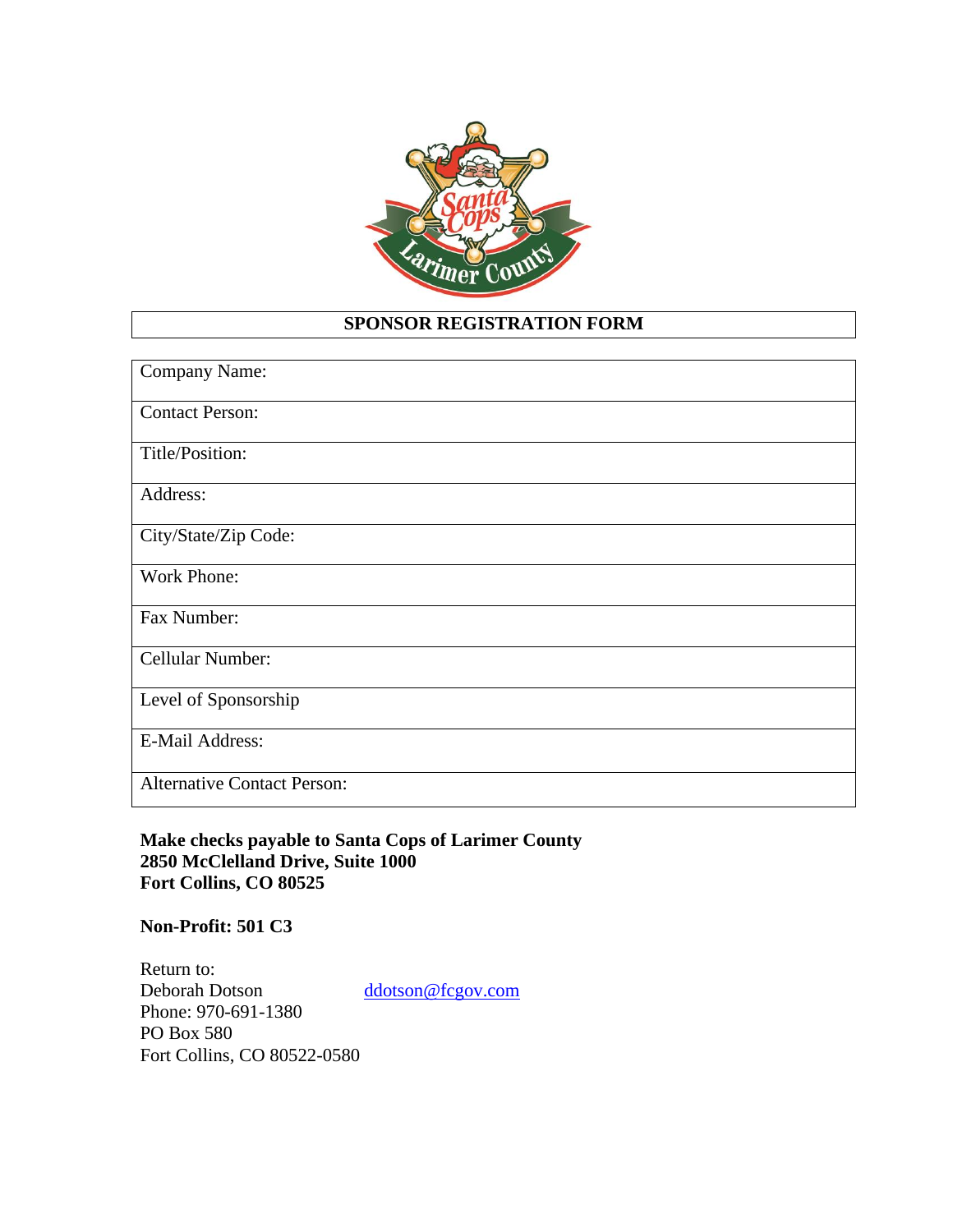

## **SANTA COPS Golf Tournament Sponsorship levels**

**Corporate and individual sponsorship levels and benefits will be as follows:**

| <b>Sponsorship A</b>                    | <b>Team or</b> | <b>Team</b> |
|-----------------------------------------|----------------|-------------|
| team and hole                           | <b>Hole</b>    | and Hole    |
| <b>Contribution</b><br><b>Per Level</b> | \$500          | $$1,000+$   |

*\*\*Recognition Item Details: See Below\*\**

**Santa Cops is also accepting in-kind donations from our supporters that will be used as auction or gift packages.**

*Santa Cops of Larimer County is a 501(c)(3) non-profit organization. Please send all donations, and checks to Santa Cops of Larimer County, c/o Deb Dotson, PO Box 580 Fort Collins, Colorado 80522. Official invoices and tax receipts will be provided for all contributions.*